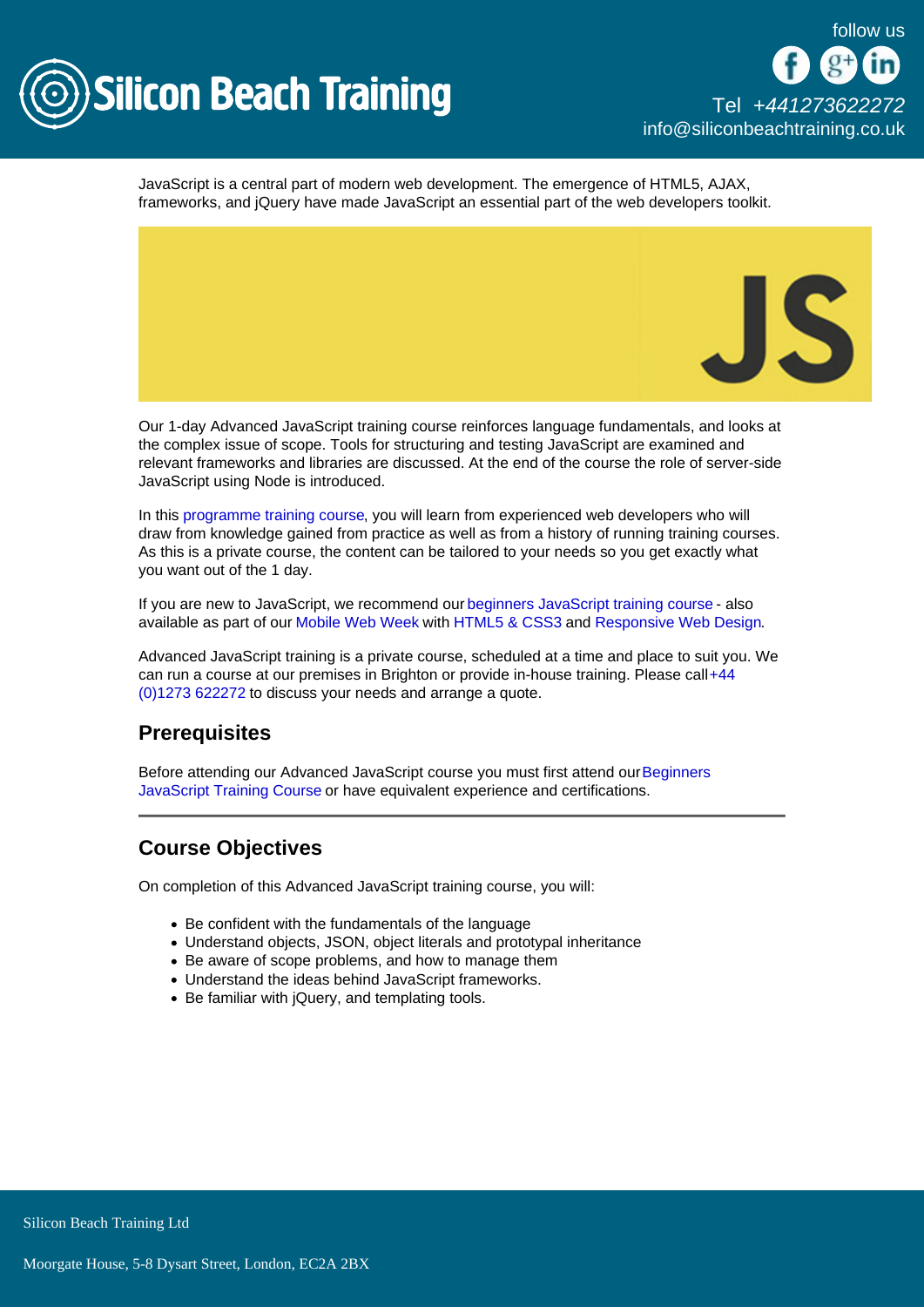

• Know about tools for creating modular code, and testing.

### **Introduction**

- Javascript review
- Variables, functions, objects, scope
- Working with the DOM
- AJAX

## Understanding OBJECTS

- Object basics
- Object literals
- Prototypal inheritance & Object.create()
- JSON

## Understanding SCOPE

- Managing globals
- Namespaces
- Closure
- Working with THIS and NEW

## NODE

Creating server-side code using Javascript

## Development TOOLS

- Web modules using Require.JS
- Testing using Jasmine

### Frameworks

- An overview of Javascript frameworks.
- Using Knockout and the MVVM pattern

## Libraries & Templates